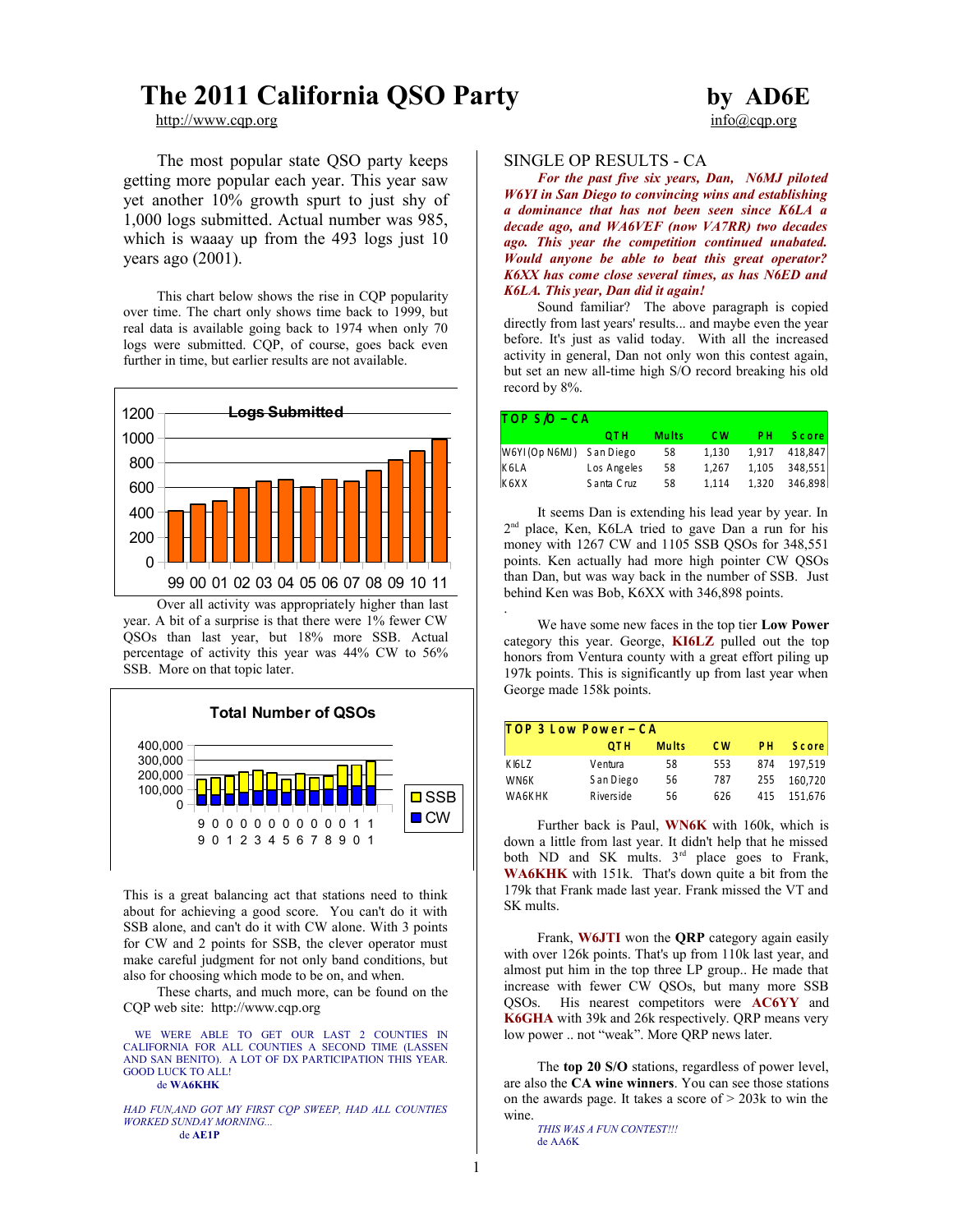The **Youth award**, sponsored and promoted by K6DWG, this year goes to Natalie, **KJ6NLD** operating from El Dorado county with 230 QSOs and 14,560 points.

Rounding out the S/O CA winners is the **YL award** going to Ellen, **N6UWW** who made 595 QSOs and 5 shy of a sweep for just over 63k points.

#### **SINGLE OP RESULTS – non CA**

Dennis, **W1UE** who operated K1TTT to the top for the last two years tried to do it again with real flare from **6Y6U**. This time, he didn't quite make it as Bob, **W0BH** came up for the win and a new record. It would have been the first time ever, a non-US/VE station won CQP for outside CA S/O. This reverses the results of 2009 when Bob came in second to Dennis.

Operating CQP from out of state is a different challenge than operating from in-state. What does it take to win? Bob did it with only 225 CW QSOs, but a whopping 952 SSB QSOs and a sweep of all 58 CA counties for a total of 145,727 points. This is considerably more than what he was able to do last time, Congratulations!

Just a bit further back was John, **K4BAI** in GA with 377 CW and 581 SSB QSOs for a total of 132,849 points.

| $TOP S/O - non CA$ |         |              |     |     |              |  |  |  |
|--------------------|---------|--------------|-----|-----|--------------|--|--|--|
|                    | отн     | <b>Mults</b> | сw  | PН  | <b>Score</b> |  |  |  |
| <b>WOBH</b>        | Kansas  | 58           | 225 | 952 | 145,727      |  |  |  |
| 6Y6U (Op W1UE)     | DX      | 58           | 302 | 736 | 137,924      |  |  |  |
| K4BAI              | Georgia | 58           | 377 | 581 | 132,849      |  |  |  |

It's interesting to note that despite much better sunspot activity, and a significant increase in CQP participation in general, the top scores actually dropped a bit compared to last year. This years' top score would have barely made 3<sup>rd</sup> place last year.

In the **low power** category, Joel, **NA4K** made a convincing win from TN with 590 QSOs and a sweep for 105,908 points. That's a significant improvement over last years' Low Power winner. His nearest rivals were **K4ZGB** with 98,125 points in AL and **K7SV** with 95,704 points in VA. Both of those are also up significantly from last year. In fact the present  $3<sup>rd</sup>$  place score would have easily won the event last year. K4ZGB missed one county (DELN), and K7SV missed two (BUTT and SHAS).

| TOP 3 Low Power - Non CA |           |              |     |           |              |  |
|--------------------------|-----------|--------------|-----|-----------|--------------|--|
|                          | OT H      | <b>Mults</b> | C W | <b>PH</b> | <b>Score</b> |  |
| NA4K                     | Tennessee | 58           | 309 | 450       | 105,908      |  |
| K4ZGB                    | Alabama   | 57           | 292 | 424       | 98,125       |  |
| K7SV                     | Virginia  | 56           | 339 | 346       | 95.704       |  |

Again, if you look at the **non-CA wine** list, you'll see the top 20 single ops and what it takes to win the wine from outside CA. Now it takes more than 88k points. It gets tougher every year.

In the non-CA **QRP** category, Randy, **ND0C** in MN edged out **W4UT** for the honors with a nice score of 75,936 points. This blows away the old non-CA QRP record held since 2004 by WA4PGM. W4UT made

49,392 points. The QRP category seems to have hit it's limit. Despite over-all greater activity in CQP, there were 29 non-CA QRP entries this year... one less than last year.

K6DGW also sponsored a **Youth award** for non-CA stations which was won by **KC9MEA** who made 159 CW and 80 SSB QSOs covering 46 CA counties for a score of 29,233. Congratulations, and we look forward to seeing a lot more from Nick.

The non-CA **YL award** was won by Andrea, **VA3YOJ** who piled up 577 SSB QSOs plus a county sweep. Her score totaled 66,932 points.

#### **MULTI-SINGLE -**

The M/S category is a big deal in CQP. This year there were 43 CA entries. Top score was **K6QK** operated by N7CW, K6ZH, NN6X, N6EEG, N6ERD in Imperial county. Close behind were **K6C** (W1RH and AA1ON) and **K6MMM** (AE1B and W6NN). Of special note is that the K6QK team won this category as a tent & generator county expedition. Well done!

While the number of M/S entries exceeds our limited space, here are the top ten.

| <b>CA Multi-Single Top Ten</b> |             |           |           |             |              |    |
|--------------------------------|-------------|-----------|-----------|-------------|--------------|----|
| <b>CALL</b>                    | <b>OTH</b>  | <b>CW</b> | <b>PH</b> | <b>Mult</b> | <b>Score</b> |    |
| K6QK                           | <b>IMPE</b> | 780       | 1528      | 58          | 313,026      | E  |
| K6C                            | ELDO        | 1083      | 1027      | 58          | 307,632      |    |
| IK6MMM                         | SCRU        | 982       | 1152      | 58          | 304,587      |    |
| <b>K6XV</b>                    | YUBA        | 896       | 1210      | 58          | 296,264      |    |
| <b>K<sub>6VO</sub></b>         | <b>SBER</b> | 635       | 1426      | 58          | 275,906      |    |
| N6KI                           | <b>SDIE</b> | 878       | 1099      | 57          | 275,566      | E  |
| N6A                            | <b>ALPI</b> | 1046      | 490       | 55          | 226.545      | E  |
| W6RFU                          | <b>SBAR</b> | 518       | 965       | 57          | 198,588      |    |
| N <sub>6</sub> XT              | <b>SDIE</b> | 501       | 947       | 58          | 197,171      |    |
| K6NV                           | <b>SIER</b> | 594       | 633       | 58          | 176.871      | LΕ |

The CQP M/S rule is unique in contesting in that it allows a good SO2R station to be shared by multiple operators with unlimited band switching so long as each operator sits and operates for at least 10 minutes before changing operators.

Just six years ago there were only five Non-CA M/S teams. Last year there were fifty two (52), but this year there were only 13. I can't explain it. Top score was from **N2NT**. Andy did not list any other operators, so we assume he entered the fray as S/O using packet. Same with 2nd place **K2SSS** who did an exceptional job with low power.

It's interesting to note that the top M/S stations, both in and out of CA were well behind the top three S/O stations.

*GREAT PARTY... REMINDED ME OF THE GOOD OLD DAYSOF HAM RADIO OPENINGS AND ENTHUSIASTIC OPS.* **de AE6IC**

*GREAT TIME OPERATING THIS QSO PARTY. THANKS FOR PUTTING THIS ON.THIS GOT ME MOTIVATED TO WORK MORE CA COUNTIES USING 80 METERS.* **de AG6AM**

*1ST TIME CQP "NEW CONTESTER"* **de K2SSS**

*HAD A BLAST! GREAT PROPAGATION FOR A CHANGE!* de **K6JAT**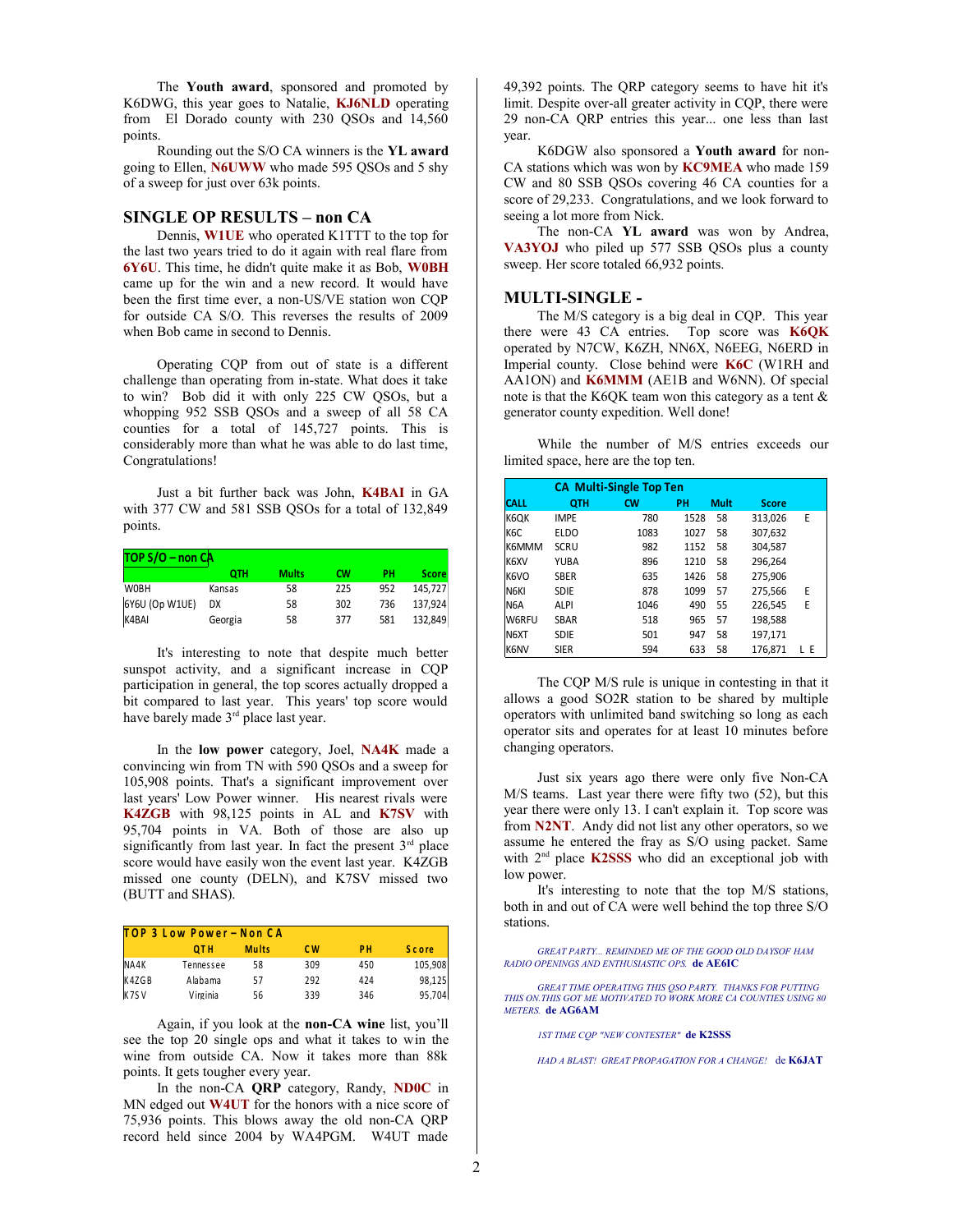| Non-CA Multi-Single Top Ten |            |           |          |      |        |   |
|-----------------------------|------------|-----------|----------|------|--------|---|
| <b>CALL</b>                 | <b>OTH</b> | <b>CW</b> | PН       | Mult | Score  |   |
| N <sub>2N</sub> T           | <b>NJ</b>  | 343       | 507      | 58   | 118407 |   |
| K <sub>2</sub> SSS          | NY         | 398       | 293      | 58   | 103095 | L |
| AA3B                        | PA         | 323       | 229      | 56   | 79912  |   |
| NOTA                        | CO         | 289       | 218      | 57   | 74214  |   |
| AA7V                        | AZ         | 317       | $\Omega$ | 51   | 48501  |   |
| <b>N7LR</b>                 | AZ         | 170       | 165      | 57   | 47880  |   |
| W5RTA                       | TX         | 39        | 273      | 56   | 36988  | L |
| N5UJ                        | TX         | 64        | 195      | 52   | 30134  |   |
| AB1OD                       | CT         | 100       | 56       | 54   | 22113  | L |
| K3TD                        | ТX         | 0         | 184      | 48   | 17664  | ı |

#### **MULTI-MULTI -**

Last year we said the competition was heating up in the M/M category. No one has yet been able to beat the mighty **N6O** team (K3EST, K6AW, N6BV, N6RO, WA6O), but this year it's even closer than ever before. The great Inyo team of **K6Z** (K6ZZ, W6PH, KI6VC, K6VR, W1MD, WA1Z, N6WIN, N6KZ) is now within 100 QSOs of winning the M/M outright. And .. they did this as a tent & generator county expedition.

|                   | CA Multi-Multi   |      |                |      |              |                   |
|-------------------|------------------|------|----------------|------|--------------|-------------------|
| CALL              | QTH              | C W  | P <sub>H</sub> | Mult | <b>Score</b> |                   |
| <b>N6O</b>        | <b>ALAM</b>      | 1679 | 3275           | 58   | 672,133      |                   |
| K <sub>6</sub> Z  | <b>INYO</b>      | 1603 | 3265           | 58   | 657,749      | E                 |
| W6YX              | SCLA             | 1738 | 2242           | 58   | 562,484      | S                 |
| N <sub>I6</sub> T | TE HA            | 1439 | 2014           | 58   | 484,068      | E                 |
| N <sub>6</sub> M  | MOD <sub>0</sub> | 1461 | 1249           | 58   | 399,185      |                   |
| K6YL              | <b>TRIN</b>      | 847  | 1478           | 58   | 318,884      | E                 |
| NU6T              | ELDO             | 0    | 1496           | 57   | 170,601      |                   |
| W6DOJ             | <b>NEVA</b>      | 392  | 873            | 55   | 160,847      |                   |
| K <sub>6</sub> S  | SACR             | 313  | 305            | 56   | 86.744       | L                 |
| W6ZE              | ORAN             | 171  | 444            | 55   | 77,110       | E<br>$\mathbf{L}$ |

M/M is not very popular out of state, but two stations decided to try it out:

|       |                 | Non-CA Multi-Multi |           |      |              |  |
|-------|-----------------|--------------------|-----------|------|--------------|--|
| CALL  | QT <sub>H</sub> | C W                | <b>PH</b> | Mult | <b>Score</b> |  |
| K5QQ  | MS              | 273                | 171       | 58   | 61074        |  |
| N8AMM | MI              | 15                 | 73        | 45   | 8550         |  |

#### MOBILES -

The most active mobile, in terms of total QSO count was, *again*, **K6AQL** operated by K0DI while driving through 24 different CA counties. David made a total of 1,477 QSOs. This is up a bit from last year, but well below the record of 1,685 that he did in 2003. All but 20 of those QSOs were made on CW.

Once again, there was very little mobile activity other than K6AQL. **N5II** mobiled through three counties and made a combined 299 QSOs, mostly CW. They were SMAT, MADE, and MERC.

Mobile activity is not a major part of CQP, but we really appreciate the AQL team driving through some rather rare counties to insure we have at least two significant operations from each and every county. I'm sure they made many folks happy with a CA county sweep. A "mobile" is any station that can legally operate while in motion (actual motion is optional).

*BROKE ALL MY STATION RECORDS FOR CQP. CONDITIONS WERE GREAT!* de K6CSL

No other mobiles reported activity in CA. Only **N8CBW** reported non-CA mobile QSOs making 40 SSB Qs from MI.

#### **COUNTY EXPEDITIONS -**

County Expeditions are Field Day style operations from rare counties, or at least a nice location that's off the beaten path. Just as last year, twenty different County Expeditions were active in 16 different counties. These operations ranged from simple S/O to complex M/M. An "expedition" is any station where all antennas are erected temporarily and specifically for CQP.

Top S/O Expedition score goes to **W6KC** operating W6ML (247k) who set up in Mono county. Just behind was **AD6E** in Tulare county operating from the U.S Towers facility. Both set new county records.

The top M/S Expedition score was again, **K6QK** (313k) in Imperial county. They not only captured  $1<sup>st</sup>$ place M/S County Expedition, but also 1<sup>st</sup> Place M/S over all. Great job!

| <b>CA County Expeditions</b> |             |      |      |      |         |       |
|------------------------------|-------------|------|------|------|---------|-------|
| <b>CALL</b>                  | QTH         | CW   | PH   | Mult | Score   |       |
| W6ML                         | <b>MONO</b> | 824  | 893  | 58   | 247,109 |       |
| AD6E                         | TULA        | 849  | 752  | 56   | 226,912 |       |
| K6JS                         | <b>PLAC</b> | 342  | 929  | 58   | 167,330 |       |
| N6YEU                        | LASS        | 504  | 552  | 57   | 149,197 |       |
| NZ6Q                         | GLEN        | 392  | 587  | 55   | 129,387 |       |
| N6MI                         | <b>INYO</b> | 371  | 392  | 57   | 108,214 |       |
| W6ZE                         | <b>ORAN</b> | 171  | 444  | 55   | 77,110  | L     |
| W6LTR                        | <b>MADE</b> | 0    | 252  | 49   | 24,745  |       |
| N6LL                         | LANG        | 0    | 158  | 33   | 10,461  |       |
| W6JK                         | <b>SBER</b> | 67   | 124  | 33   | 10,395  | L     |
| N5VWN                        | <b>SHAS</b> | 14   | 45   | 23   | 3,093   | L     |
| K6QK                         | <b>IMPE</b> | 780  | 1528 | 58   | 313,026 | M/S   |
| N6KI                         | <b>SDIE</b> | 878  | 1099 | 57   | 275,566 | M/S   |
| N <sub>6</sub> A             | <b>ALPI</b> | 1046 | 490  | 55   | 226,545 | M/S   |
| K6NV                         | <b>SIER</b> | 594  | 633  | 58   | 176,871 | M/S L |
| N <sub>6</sub> Q             | COLU        | 15   | 142  | 34   | 11,220  | M/S Q |
| K6Z                          | <b>INYO</b> | 1603 | 3265 | 58   | 657,749 | M/M   |
| NI6T                         | TEHA        | 1439 | 2014 | 58   | 484,068 | M/M   |
| K6YL                         | TRIN        | 847  | 1478 | 58   | 318,884 | M/M   |

The top M/M Expedition was again **K6Z** in Inyo county with an amazing 658K score .. almost enough to claim top M/M over all.

Expeditions are not easy, and not always successful. This can be a complicated "tent and generator" type of station, or a more relaxed venue operating from an existing home using commercial power. To claim "expedition", the station must be using temporary antennas that are installed just for CQP.

#### **SWEEPS -**

A big part of the fun is to work all 58 multipliers. There are 58 CA counties .. and just for fun, there are 58 US states and VE call areas. So you aim for 58 mults regardless of where you are. Despite the huge participation of CQP this year it was not so easy to make the "sweep". Only 30 out of state stations managed to work a complete CA sweep. That's down from 35 last year. The toughest counties were Yolo and Merced.

 The very first sweep of all CA counties was made by **W0BH** when he worked WA6LD in San Francisco at 21:29Z. That's only 5 hours and 29 minutes into the contest. Congratulations!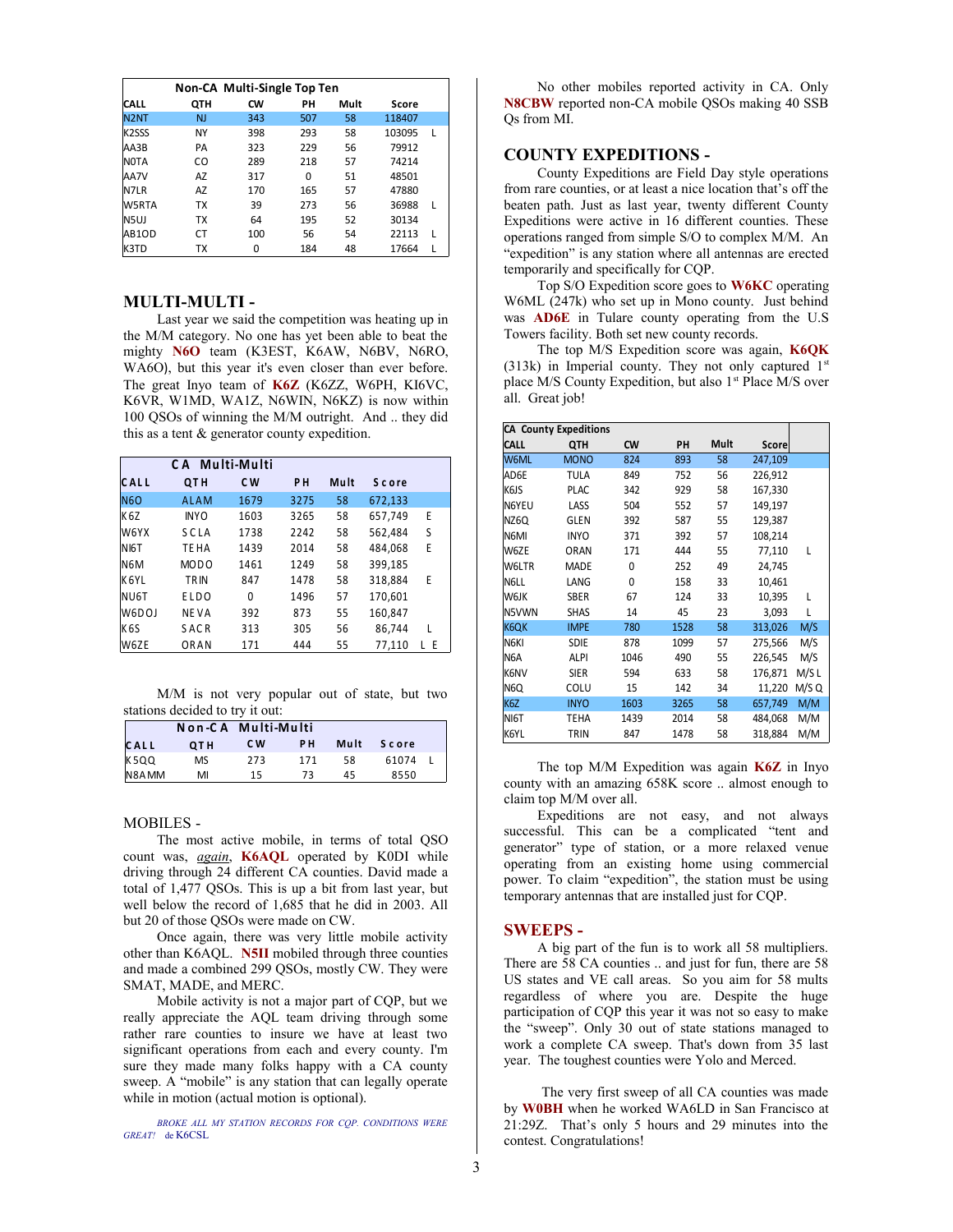| <b>Sweeps of all CA counties</b> |                   |                               |              |  |  |  |  |
|----------------------------------|-------------------|-------------------------------|--------------|--|--|--|--|
| 6Y6U                             | K7UT              | N4PN                          | VE3RZ        |  |  |  |  |
| AB4GG                            | KA2AAM            | N <sub>5</sub> J <sub>B</sub> | VE4YU        |  |  |  |  |
| AE1P                             | KE2VB             | N7MZW                         | <b>VE6TL</b> |  |  |  |  |
| KOJPL                            | <b>KH6LC</b>      | NA4K                          | <b>WOBR</b>  |  |  |  |  |
| KORC                             | KIOI              | NR <sub>5</sub> M             | W1CTN        |  |  |  |  |
| <b>K2SSS</b>                     | KU5B              | VA3YOJ                        | <b>WO40</b>  |  |  |  |  |
| K4BAI                            | N <sub>2</sub> MM | VE3KZ                         | WX4G         |  |  |  |  |
| K5QQ                             | <b>WOBH</b>       |                               |              |  |  |  |  |

In California, 32 stations found all 50 US states plus all eight Canadian call districts for sweeps. That's also down from the 48 last year. The toughest mult was VE5 with North Dakota being a close second.

The very first sweep from CA was made by **N6JS** at 20:24Z or 4 hours and 24 minutes when he contacted KM5MS in MS. Congratulations!

|                               | <b>Sweeps from CA</b> |                   |        |
|-------------------------------|-----------------------|-------------------|--------|
| K 6J AT                       | K 6R IM               | KI6LZ             | W6ML   |
| K6AAX                         | K <sub>6</sub> VO     | N6J S             | W6TK   |
| K 6J S                        | K 6X V                | N6NZ              | W6UE   |
| K 6L A                        | K 6Y L                | N <sub>6</sub> OJ | W6YI   |
| K 6NA                         | K 6Z                  | N6XT              | W6YX   |
| K 6NV                         | KA6BIM                | N <sub>I6</sub> T | WB6JJJ |
| K 6OK                         | K G 6 N               | W6AFA             | WC 6H  |
| K <sub>6</sub> X <sub>X</sub> | KG6TBR                | W6AMM             | WX6ZZ  |

#### **CLUBS -**

For the past several years, the CA Club competition has been a run away with the **Mother Lode DX & Contest Club** putting major efforts that resulted wins for several years. However, the Redwood Empire club keeps putting up some serious competition. This year, Redwood Empire came within a hair of winning. This was very close indeed.

|   | <b>Clubs - California</b>          | Loas | <b>Score</b> |
|---|------------------------------------|------|--------------|
|   | <b>Mother Lode DX/Contest Club</b> |      | 24 2,908,799 |
| 2 | Redwood Empire DX Association      |      | 28 2,856,935 |
| 3 | Eastside Contest Group             |      | 1,139,331    |
| 4 | San Diego DX Club                  |      | 638,029      |
| 5 | San Diego Contest Club             |      | 275,566      |

Last year saw a much wider gap between these two clubs: 3.1million vs 2.2 million. MLDXCC dropped significantly, and REDXA increased significantly. Next year will be interesting!

It's a little sad to notice that many, many logs show only the wide area clubs that are specifically not allowed to compete in the CQP club competition: NCCC, SCCC, NCDXC, and SCDXC. If you gave one of the above clubs your points, please consider giving your points to your LOCAL club next year.

**Contest Club Ontario** continued it's domination of the non-CA club competition, a run that has lasted since 2004. However, just like in the CA club competition, the Tennessee Contest Group is nipping at their heels.

CCO dropped in score from last year while TCG increased significantly. Looks like next year will also see a real run between these two great clubs.

The Club competition of CQP is a great way to get your club active and involved in contesting.

|    | <b>Clubs - Non-California</b>   | Logs | <b>Score</b> |
|----|---------------------------------|------|--------------|
| 1  | <b>Contest Club Ontario</b>     | 32   | 886,490      |
| 2  | Tennessee Contest Group         | 28   | 883,616      |
| 3  | South East Contest Club         | 13   | 637,607      |
| 4  | Frankford Radio Club            | 13   | 614,386      |
| 5  | Potomac Valley Radio Club       | 19   | 530,469      |
| 6  | Yankee Clipper Contest Club     | 17   | 516,234      |
| 7  | Central Oregon DX Club          |      | 399,185      |
| 8  | Mad River Radio Club            | 11   | 387,190      |
| 9  | Florida Contest Group           | 11   | 370,568      |
| 10 | Arizona Outlaws Contest Club    | 14   | 342,492      |
| 11 | Alabama Contest Group           | 9    | 322,045      |
| 12 | Society of Midwest Contesters   | 10   | 314,779      |
| 13 | Central Texas DX & Contest Club | 5    | 288,932      |
| 14 | North Texas Contest Club        | 3    | 260,699      |
| 15 | Minnesota Wireless Assn         | 8    | 215,948      |
| 16 | <b>Grand Mesa Contesters</b>    | 6    | 165,382      |

*YL OPERATOR. HAD A FEW COMPUTER CRASHES, BUT STARTED THE CONTEST WITH A NEWLY INSTALLED HEX BEAM...ROCKS! d*e **K1GIG**

#### **QRP-**

The number of QRP stations in CQP has remained fairly steady since this category was first introduced several years ago. This year we had 33 S/O QRP logs, and one M/S QRP entry by **N6Q** (K6BBS and N6OSB) putting on Colusa county as a county expedition.

No surprises here as Frank,**W6JTI** walked away with the CA QRP trophy. It's a repeat of last year. What does it take to win QRP in CQP? W6JTI made 883 QSOs but missed a sweep by only two mults (NT and SK). Frank also set a new all time high QRP score with 126k points.

Outside CA, **ND0C** made 222 CW and 344 SSB QSOs, and missed only two CA counties for a total of 68k points. Missed counties were Yolo and Merced... the two most difficult. Well back was runner ups **W4UT** with 49k and **W5ON** with 39k points.

| <b>ORP</b> stations:<br><b>Non CA QRP</b> | <b>Score</b> | <b>CA QRP</b> | <b>Score</b> |
|-------------------------------------------|--------------|---------------|--------------|
| ND <sub>0</sub> C                         | 75.824       | W6JTI         | 126,112      |
| W4UT                                      | 49,392       | AC6YY         | 29,120       |
| W5ON                                      | 39,300       | K6GHA         | 26,064       |
| K <sub>2</sub> D <sub>G</sub>             | 28.842       | KA6AIL        | 6,768        |
| AA1CA                                     | 20,304       | <b>KD6HNI</b> | 6,386        |
| K4QPL                                     | 19,971       | WB6HVH        | 364          |
| <b>NOOKS</b>                              | 15,480       | K2ACK         | 55           |
| N <sub>2JNZ</sub>                         | 14,523       | N6Q (M/S)     | 11,220       |
| VE3HG                                     | 12,669       |               |              |
| NO <sub>2</sub> D                         | 12.480       | <b>DX QRP</b> | <b>Score</b> |
| K4MTI                                     | 12,480       | ES1WST        | 12           |
| NT4TS                                     | 11,610       |               |              |
| <b>VE6SKY</b>                             | 8,700        |               |              |
| <b>WOPQ</b>                               | 6,960        |               |              |
| K5LG                                      | 6,816        |               |              |
| AA4GA                                     | 6,003        |               |              |
| AA5CK                                     | 5,364        |               |              |
| VA3RJ                                     | 5,115        |               |              |
| W9ILF                                     | 3,834        |               |              |
| N5OE                                      | 2,574        |               |              |
| W5ESE                                     | 2,035        |               |              |
| VA3RKM                                    | 1,672        |               |              |
| NQ <sub>2</sub> W                         | 697          |               |              |
| NY4S                                      | 518          |               |              |
| KK4CPO                                    | 3            |               |              |

*IT TURNS OUT THERE IS A CRITICAL LENGTH (for F key macros), TO BE AVOIDED AT ALL COSTS. IF IT'S LONG ENOUGH TO REACH OUT FOR THE REFRESHMENTS, BUT NOT LONG ENOUGH TO GET BACK TO THE KEYBOARD WHEN THAT NEXT STATION CALLS, INSTABILITY OCCURS, AND THE CONTAINER HAS A HIGH PROBABILITY OF FALLING OVER, ESPECIALLY IF THE HEADPHONE CABLE PROVIDES AN ASSIST. DON'T ASK ME HOW I KNOW THIS.* de **K3FIV**